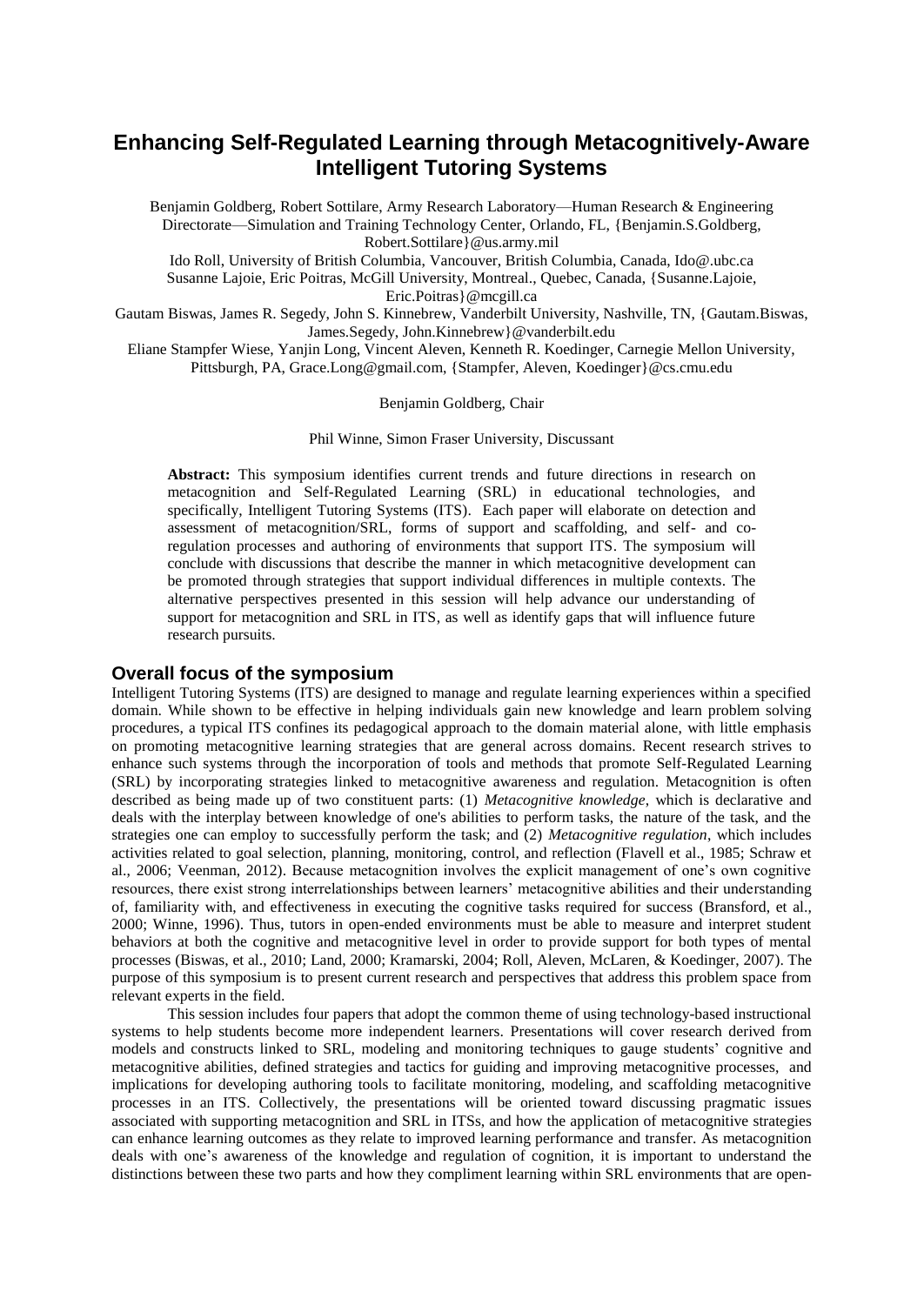ended in nature. In turn, ITS developers need to understand how individuals apply metacognitive strategies to fully embed modeling techniques and pedagogical strategies that fit within the theoretical constructs of how students regulate resources and emotions when learning. This includes looking at various modeling approaches that take into account theoretical foundations associated with a domain, along with methods to monitor actions in an environment to identify patterns of successful behavior that may be linked to metacognitive strategies. In addition, the use of instructional strategies to improve students' metacognition must be explored, looking both at triggers (i.e., static vs. adaptive) and distinguishing characteristics of strategies as they relate to the varying processes linked to learning (i.e., cognition, behavior, motivation, and affect). Furthermore the application of ITS technologies outside of academic settings (i.e., K-12) is becoming more prevalent, with a push for systems to support simulations in real-world contexts. Student profiles and learner models must now accommodate the life-long adult learner. Implications for tailoring systems to support individuals in varying phases of their life and career must be identified, as these characteristics will dictate how systems will adapt to aid in the development of independent learning skills. In addition to establishing a foundation for how to assess and instruct metacognitive behaviors, we describe tools to author these mechanisms into an Intelligent Tutor.

## **Paper 1: A Combined Theory- and Data-Driven Approach for Interpreting Learners' Metacognitive Behaviors in Open-Ended Learning Environments** Gautam Biswas, James R. Segedy, John S. Kinnebrew, ISIS/ Department of EECS, Vanderbilt University

Adapting to learners' needs and providing useful individualized feedback to help them succeed has been a hallmark of most intelligent tutors (Anderson, et al., 1995; Gertner & Van Lehn, 2000). More recently, to promote deep learning, critical thinking, and problem-solving skills in STEM disciplines, researchers have begun developing tutoring systems that present learners with complex problems and a set of tools for learning and problem-solving (Hannafin, 1994; Land, 2000). To be successful in such open-ended learning environments (OELEs), learners must be metacognitively aware, apply metacognitive strategies that promote effective learning, and manage, coordinate, and reflect on their use of a number of cognitive processes to succeed in their learning and problem solving tasks (Bransford et al., 2000; Zimmerman, 2001). A typical learning task may combine a number of activities, such as searching for information, interpreting information in the context of the learning and problem solving tasks, and applying it to the construction and testing of potential problem solutions. This can present significant challenges to novice learners; they may have neither the proficiency for using the system's tools nor the experience and understanding necessary for explicitly regulating their learning and problem solving (Chi et al., 1988; VanLehn, 1996). Furthermore, their abilities to reflect on past activities and relate them to task outcomes may not be well developed (Schunk & Zimmerman, 1997). Not surprisingly, research has shown that novices often struggle to succeed in such complex environments.

#### **Measuring Metacognition in Open Ended Learning Environments (OELEs)**

Adaptive tutoring systems regularly capture and analyze student activities in order to make decisions about how and when to scaffold learners. However, the complexity of OELEs poses considerable challenges to accurately interpreting and understanding student behaviors. Traditionally, learning behavior is assessed with top-down metrics based on theory and hypotheses about student learning activities in the context of their learning tasks (Hmelo-Silver, 2004; Segedy, Loretz, & Biswas, 2013). In recent years, however, bottom-up data mining techniques that analyze students' logged activity data have been utilized to discover important aspects of how students learn (Kinnebrew, Loretz, & Biswas, 2013). We present a framework for analyzing learning activity data in OELEs that combines top-down metrics and bottom-up pattern discovery. This integrated framework can be employed to build detailed models of students' learning behaviors and strategies, and subsequently to identify opportunities for providing adaptive scaffolds to students as they use the system.

For top-down, theory-driven analysis of learning behaviors, our framework focuses on (i) the learner's acquisition and application of knowledge and information encountered while they perform their task-related activities in the OELE and (ii) the impact of these activities with respect to the learning task (e.g., whether an action directly resulted in progress toward completion of the task). For bottom-up, data-driven discovery of learning behaviors, our framework employs data mining techniques for identifying frequent patterns of action in logs of their activity in the environment. Our approach enhances the analysis and assessment of student learning behavior by combining these complementary top-down and bottom-up techniques. This allows us to identify specific learning behaviors for a group of students, behavior differences between groups that are relevant to understanding their approach to learning in the environment, and the connections between specific patterns of activity and the relevant skills or strategies for learning and problem solving. More specifically, the theorydriven metrics are used for evaluating and differentiating instances of the discovered patterns in order to better understand whether or not the discovered patterns were used as part of coherent strategies and, if so, which ones. The theoretical measures also provide valuable information about individual differences among students that may employ the same pattern of actions but in different manners or for different purposes. Therefore, this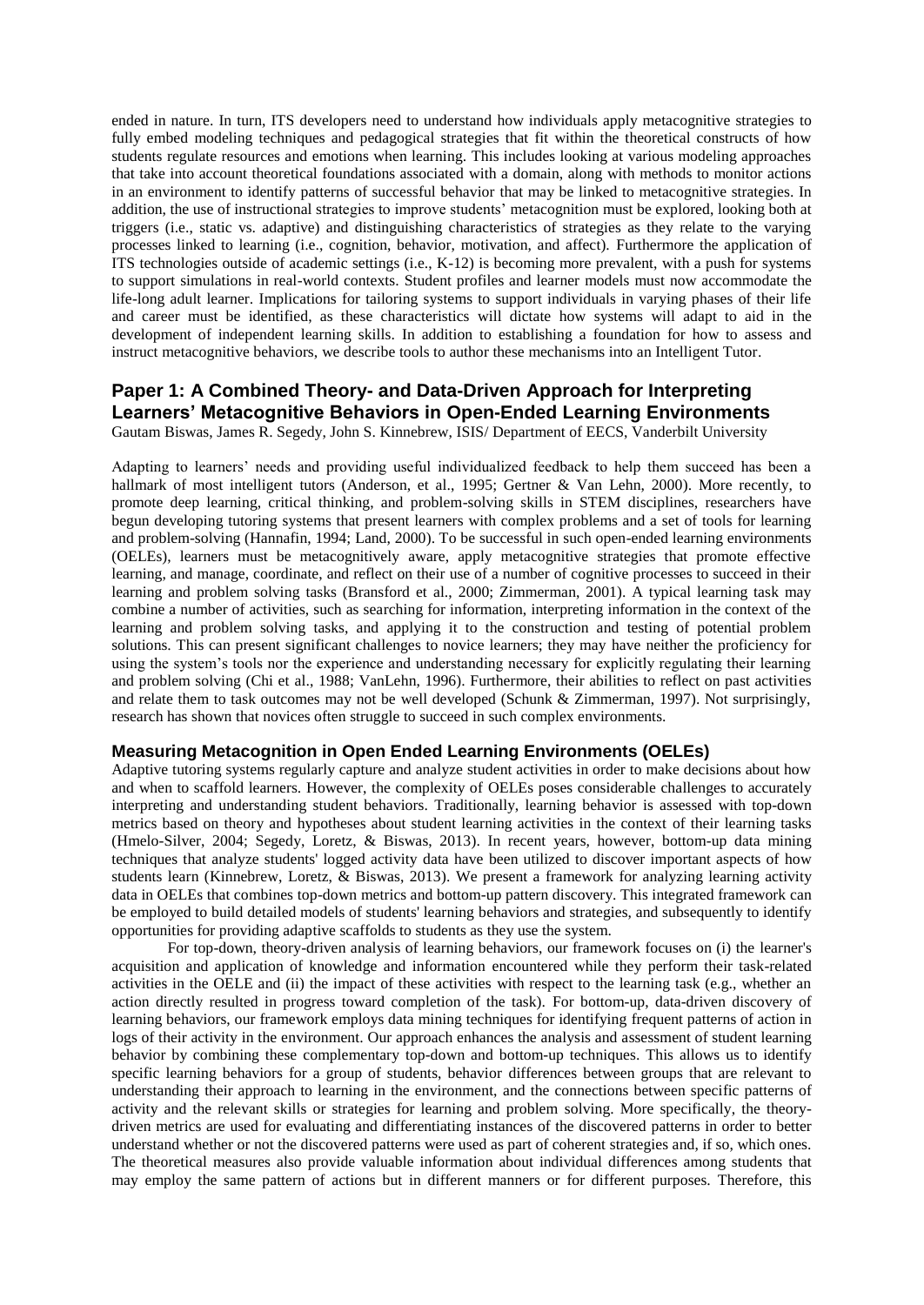analysis framework provides concrete results in the form of action patterns with associated measures that are linked to relevant learning strategies and behaviors.

## **Case Study: Application to the Betty's Brain OELE**

Betty's Brain is an open-ended learning environment (Biswas, et al., 2005) that provides students with a learning context and a set of tools for pursuing authentic and complex model building tasks. Students working in the Betty's Brain system are expected to apply a number of cognitive skills that relate to the four primary activities that the students can perform in the environment: (1) read and understand the science content, (2) translate the relevant content into specific causal relations to build the causal map to teach Betty, a computer agent, (3) check the correctness of the causal map by asking Betty questions and getting her to take quizzes, and (4) use the quiz and question results to identify the correct, incorrect and incomplete parts of the map. Together (1) and (2) are referred to as *Knowledge Construction* skills, and (3) and (4) are referred to as *Solution Evaluation* skills. Building up from the cognitive skills, we hypothesize four categories of metacognitive strategies that students need to develop and deploy in the Betty's Brain environment: (1) Goal Setting & Planning, (2) Knowledge Construction, (3) Solution Evaluation, and (4) Help Seeking (Kinnebrew, Segedy, & Biswas, 2014).

An important aspect of our hierarchical task model is its non-linearity; students are expected to continually navigate among the cognitive and metacognitive processes as they go about their task of teaching Betty a correct and complete map of the domain. Thus, this model also serves as a framework for interpreting students' learning activities and activity sequences that we characterize as learning behaviors. This matches other approaches (e.g. (Hadwin et al., 2007)) that describe students' evolving metacognition in terms of a sequence of events using trace methodologies. The structure of the model also implies that it is unlikely students can be effective in metacognitive strategies unless they are proficient in the related cognitive strategies.

Our analytic framework for analyzing OELE learning activity data comprises extracting sequences of canonical actions from log files of student activities, sequential pattern mining to identify common action patterns, mapping identified patterns back into action sequences to analyze them with the theory-driven measures in the context of the students' other activities, and linking the identified behaviors (described by both a sequential pattern of actions and the relevant measure values that distinguish it from other instances of the same action pattern) to skills and strategies in the cognitive/metacognitive task model. To assess a student's metacognitive regulation, our approach evaluates student behaviors using a measure of coherence called *action support*. Support for a particular student action represents the extent to which it is informed by information gained from previous actions. For example, information seeking actions (e.g., reading about a causal relationship) can provide support for future solution construction actions (e.g., adding the corresponding causal link to the map). Students with higher proportions of supported actions are considered to have a higher mastery of strategies for coordinating their use of tools within the environment.

We present results from analyzing data from recent studies with Betty's Brain that we have run in middle school science classrooms. The results of this analysis provide a foundation for developing performanceand behavior-based learner models in conjunction with adaptive scaffolding mechanisms to promote effective, personalized learning experiences.

# **Paper 2: Assessment and Instruction of Self- and Co-Regulation of Medical Diagnostic Processes in Technology-Rich Learning Environments**

Susanne Lajoie and Eric Poitras, McGill University

Broadly speaking, learning is often described in terms of the relationship between what goes on in the mind and how the environment influences what is learned. By environment we refer to: the learning materials presented in or outside of class; the real or augmented context; the presence and influence of others (human or computersupported) be they peers, tutors or teachers, and; the structure of the environment (ill-structured or structured). We are seeing an evolution in the constructs of SRL that better articulate the components of the environment that need to be considered in defining and supporting SRL. In this paper, we describe BioWorld (Lajoie et al., 2013), a computer based learning environment (CBLE) in terms of how it supports learners' SRL of diagnostic reasoning processes while solving virtual patient cases.

#### **Fostering Regulatory Processes in Diagnostic Reasoning with BioWorld**

The social cognitive perspective of SRL states that self-regulation involves cognitive, affective, motivational., and behavioral activities that are planned and adapted in order to attain a goal., such as solving a problem (Zimmerman, 2000). Problem-solving processes occur in three phases: forethought, performance, and selfreflection. Self-reflection processes occur after performance efforts, and in turn, influence forethought in relation to subsequent steps taken to solve the problem. SRL processes are recursive in that feedback from prior performance informs subsequent adjustments efforts (Zimmerman & Campillo, 2003). We apply SRL theories to phases of problem-solving processes relevant to domain-specific knowledge involved in diagnostic reasoning.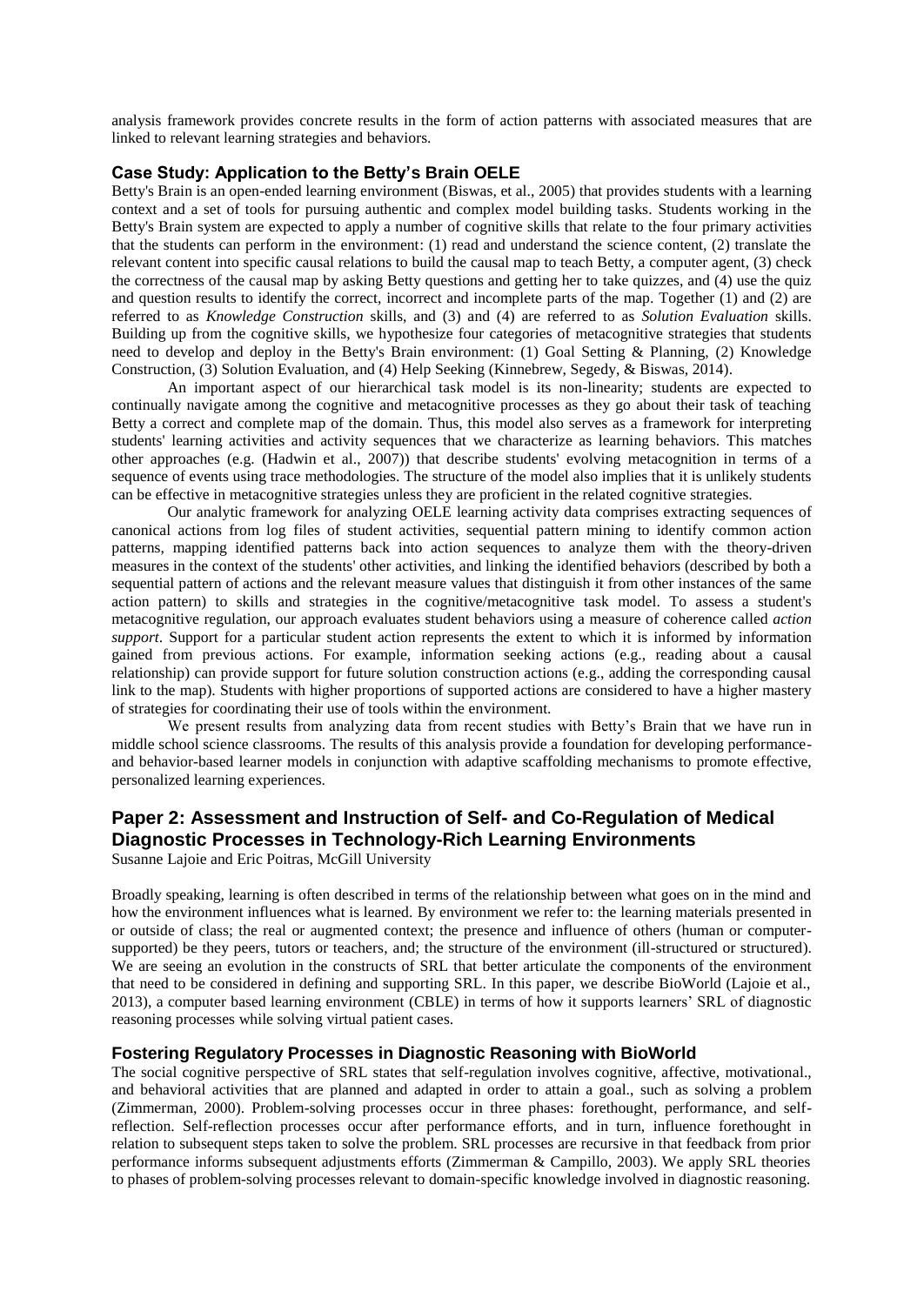BioWorld is designed to foster SRL by supporting cognitive and metacognitive activities that are critical in diagnosing virtual patient cases. Forethought processes involve learners' efforts to orient themselves to a patient problem, and plan the necessary next steps. Self-regulated learners activate their prior knowledge of disorders in response to relevant information pertaining to the case in an effort to list hypothetical diagnoses. A typical learner might then formulate a plan to order a lab test that will confirm the most likely diagnosis, look for particular information from the library, or seek external help by asking for a consult. During the performance phase, learners execute the steps, and then monitor the outcomes. After receiving the outcomes of a lab test for instance, learners determine whether the results are pertinent or non-pertinent to the diagnosis. In doing so, learners might determine that their overall understanding of the case improved, or if their test results are unexpected, or contradictory, confusion may occur which may lead to a re-evaluation of the plausibility of the tentative diagnoses. Self-reflection processes consist of learners' evaluation of and elaboration on their overall progress in problem solving. Self-regulated learners check the relevant evidence and symptoms, while at the same time verifying each hypothetical diagnosis. A typical learner connects evidence and relevant information by drawing conclusions and updating their confidence in each diagnosis.

## **Assessing Novices along the Trajectory towards Expertise**

A learner model is a computational representation of learner characteristics that includes relevant states pertaining to knowledge and skill acquisition as inferred through their interaction with the learning environment (Shute & Zapata-Rivera, 2012). The representation of relevant learner characteristics is continually updated throughout the learning session as they practice their skills. Learner interactions are recorded and analyzed by the CBLE with the aim of guiding instruction. Table 1 shows an overview of learner modelling techniques used for the purposes of assessing SRL in BioWorld. The current version of BioWorld implements a novice-expert overlay model to deliver feedback. This method relies on the comparison of novice actions to the expert solution trace. These actions are recorded through the evidence palette, which is designed to assist novices in orientating themselves to the problem space (i.e., patient symptoms highlighted in case description, relevant library information accessed, lab tests ordered etc.). The feedback palette shows similarities and differences between the novice and expert solution paths on these key processes.

| SRL phase   | Tool description | Learner modeling                           | Data channels            | <b>Measures</b> |
|-------------|------------------|--------------------------------------------|--------------------------|-----------------|
|             |                  |                                            |                          |                 |
|             |                  | method                                     |                          |                 |
|             |                  | Implemented in BioWorld version 2.1        |                          |                 |
| Forethought | Evidence palette | Overlay method                             | <b>Action attributes</b> | Log file        |
|             |                  |                                            |                          | trace           |
|             |                  | Under development for BioWorld version 3.0 |                          |                 |
| Performance | Library          | Machine learning                           | <b>Action attributes</b> | Log file        |
|             |                  | method                                     |                          | trace           |
|             | Consult tool     | Machine learning                           | Linguistic attributes    | Think aloud     |
|             |                  | method                                     |                          |                 |
| Self-       | Case summary     | Machine learning                           | Linguistic attributes    | Log file        |
| reflection  |                  | method                                     |                          | trace           |
|             | Feedback         | Quantitative modelling                     | Affective/Motivational   | Self-report     |
|             | palette          |                                            | attributes               |                 |

Table 1: An overview of learner modelling techniques used to assess self-regulation in BioWorld.

We are using a data-driven approach that uses educational data mining techniques to redesign components of BioWorld's learner model. First, we have created a decision tree classifier that allows BioWorld to trace Novice library searches and infer whether the library topics explored leads novices to engage or disengage from the expert solution path. Data from the library classification model stands to improve instruction through the recommendation of specific topics in the library. Second, we examined the novice think-aloud protocols and clustered them based on sequences of cognitive and metacognitive activities, outlined by the SRL model, that occur prior to asking for a consult in BioWorld. The cluster model allows researchers to tailor the content of hints delivered by the consult tool in response to different profiles of help-seekers.

Although these models targeted different aspects of task performance, the following tools are designed to support novices in reflecting about their own approach to solving the problem. We evaluated the written patient case summaries using a neural network classifier to assess disease type and correctness of diagnosis on the basis of linguistic features. We plan to broaden the scope of the text classification model to provide novices with feedback on the quality of case summary sections and instruction on text writing strategies. Finally, we expanded the scope of the SRL model by modelling the impacts of achievement emotions and goals towards attention given to feedback in BioWorld. The logic model allows the system to assess learner characteristics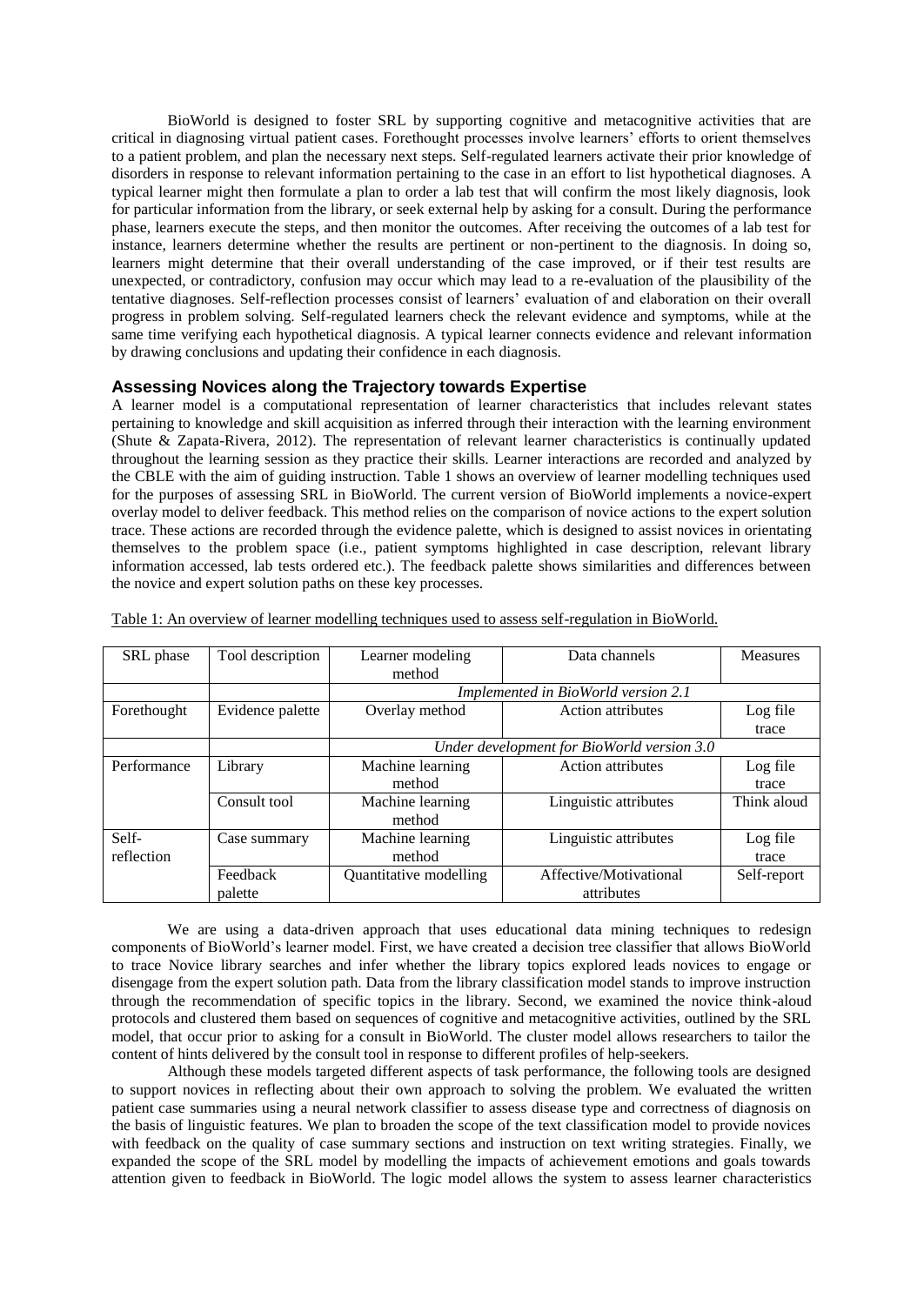through self-report, and direct novices' attention to aspects of the feedback that are most often overlooked by learners with a similar profile of characteristics.

## **Developing a Community of Co-Regulated Problem-Solvers**

BioWorld serves as a platform to develop a community of practice, using cognitive apprenticeship principles to deliver instruction that brings in expertise from outside the classroom to the learning environment. We involve expert medical instructors in the case creation and expert knowledge building by having them use CaseBuilder, an authoring tool designed to allow domain experts and researchers to modify cases and explore instructional activities. Expert problem-solving traces are collected using verbal protocols, and researchers create visual representations that converge multiple solution paths for the purposes of validating the case solution. Case scenarios are built with medical staff and the case solution is uploaded to the server database, which can be uploaded by novices while solving problems with BioWorld. In doing so, instructors can design cases to be solved by groups of novices in the classroom, teaching on collaborative strategies that are critical in regulating the progress of groups and teams of problem-solvers. Recent advances in conceptualizing the context-specific nature of SRL, focusing on group collaboration, stands to better guide instruction (Järvelä & Hadwin, 2013; Volet, Vauras, Khosa, & Iiskala, 2013). Future research will evaluate the effects of adding new components to the BioWorld user model in terms of co-regulating processes involved in solving problems.

# **Paper 3: Supporting Self- and Co-Regulation in Intelligent Tutoring Systems to Help Students Acquire Better Learning Skills**

Ido Roll, University of British Columbia

Eliane Stampfer Wiese, Yanjin Long, Vincent Aleven, Kenneth R. Koedinger, Carnegie Mellon University

Providing scaffolding to help students regulate their learning has become an increasing focus within educational technologies, and specifically, within ITS. Overall, there is compelling evidence that scaffolding students' SRL can improve their learning gains (Aleven & Koedinger, 2002; Holmes, Park, Day, Bonn, & Roll, 2013; Wood and Wood, 1999). In this presentation we aim to extend the theory of SRL scaffolding in ITS by identifying three important developments in this area. First, we focus on the *objectives* of scaffolding. While domain learning remains an important objective, a more ambitious goal is to help students acquire better SRL skills and attitudes. Thus, the scope of the desired effect should extend beyond the supported environment and associated post-assessments to new learning situations. Second, we focus on the *role* of the scaffolding. Traditionally, the discussion around self regulation in ITS is framed either in terms of students' self-regulation (Winne, 1996), or external-regulation by the environment (Azevedo, Moos, Greene, Winters, & Cromley, 2008). However, learning in ITS can also be viewed as the emerging outcome of negotiations and interactions between learners and the system. We discuss this perspective in terms of co-regulation (Hadwin, Järvelä, & Miller, 2011), and investigate its implications on the design of regulatory scaffolding. Last, we discuss the *form* of the scaffolding, where we identify grounded feedback uses (Nathan, 1998; Stampfer & Koedinger, 2013) to implicitly encourage students to monitor their progress.

We ground the discussion on the objectives, roles, and form of SRL scaffolding by focusing on three important families of SRL strategies: Help seeking and help giving (Roll, Aleven, McLaren, & Koedinger, 2011; Walker, Rummel, & Koedinger, 2011); self assessment (Long & Aleven, 2013; Roll, Aleven, & Koedinger, 2011); and planning and monitoring (Holmes et al., 2013; Kinnebrew et al., 2013; Stampfer & Koedinger, 2012). In conclusion, we argue that these developments enable new modes of SRL support that could lead to sustained improvement in students' learning skills and attitudes.

## **From Domain Learning to Metacognitive Learning**

As mentioned above, several successful examples show that students who receive relevant support for their learning *processes* demonstrated better learning *outcomes.* However, can we aim higher than that? Can support for SRL achieve the ambitious goals of helping students learn to regulate their learning, and thus become more competent learners?

We previously proposed a hierarchy of goals for SRL scaffolding (Koedigner, Aleven, Baker, & Roll, 2009). Support for SRL should first help students apply better learning behaviours within the supported environment. Second, it should lead to better domain learning outcomes within the supported environment. Third, students should demonstrate better SRL behaviour in a future learning event without the SRL support. Last, the support should lead to improvement in future learning outcomes without the SRL support.

In recent years, several studies have looked at transfer of SRL behaviours, allowing us to evaluate characteristics of SRL support that seek to improve future learning. Roll et al. (2011) gave students adaptive feedback on their help-seeking actions in a geometry tutor. They found that students who received feedback transferred better help-seeking skills to new topics within the same environment, when no support was offered, but not to a new (paper) environment. Long & Aleven (2013) found a similar pattern. After each problem in an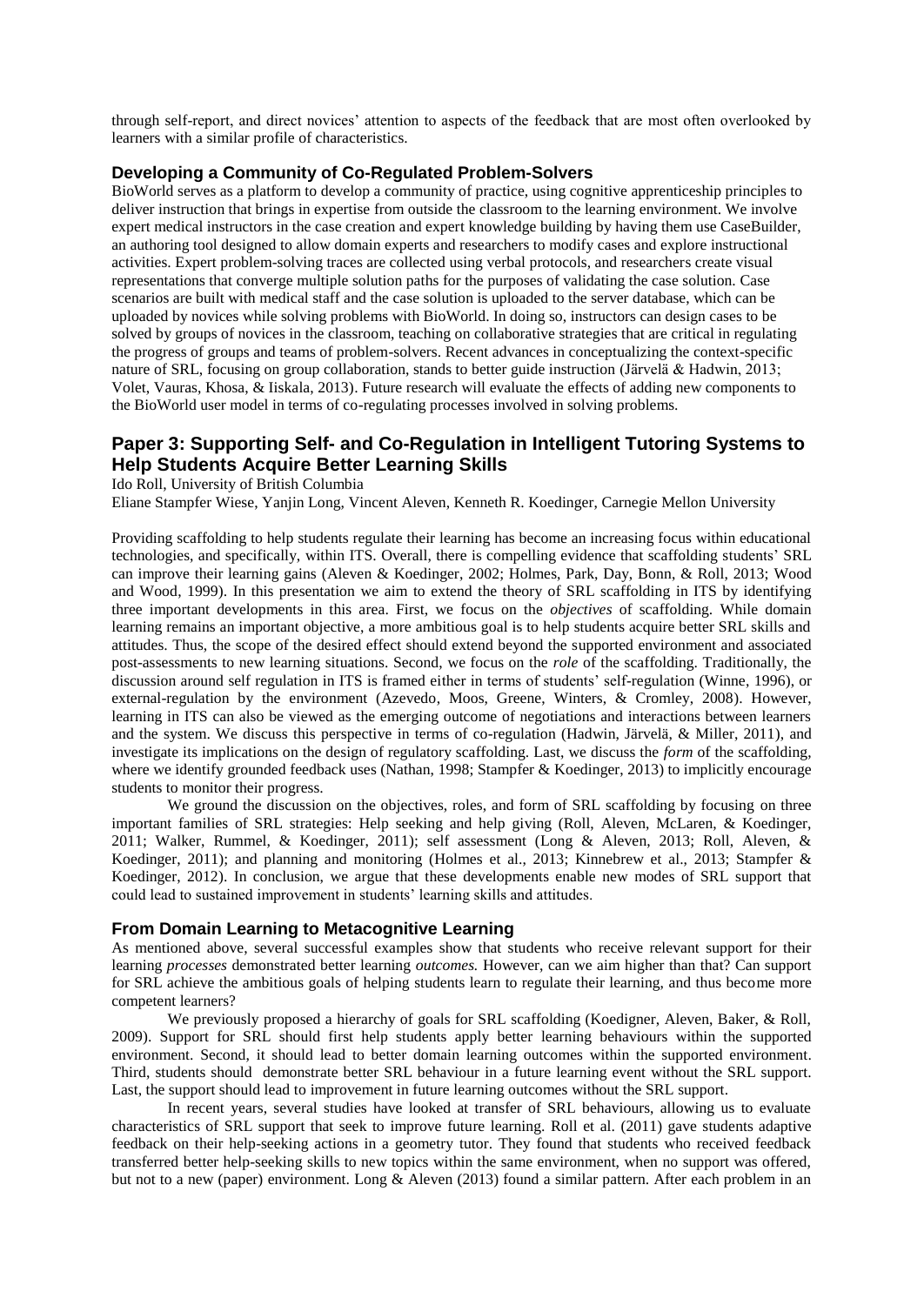ITS on linear equations, students were prompted to assess their understanding. While these students demonstrated more productive learning behaviours on subsequent problems within the tutored environment, they did not transfer their improved self-assessment behaviors to a new environment. Limited transfer of improved SRL behaviours was also found in environments that support planning and monitoring. In these environments, SRL support for some components of the task led to improved SRL on other, unsupported, elements, but so far failed to show significant improvement on SRL strategies in transfer topics, even within the same environments (Biswas et al., 2009; Holmes, 2013). Thus, while well-designed SRL support can lead to transferable results, the patterns of transfer across tasks, topics, and environments should be further examined.

## **From Self- to Co-Regulation**

To date, most efforts to scaffold SRL in ITS have focused on explicitly directing students to apply prescribed strategies, mainly through the use of static support. In such cases, regulation of learning could be considered Externally Regulated Learning (ERL; Azevedo et al., 2008), as the system chooses the sub goals and strategies for the student (e.g., using self-explanation prompts).

While the constructs of SRL and ERL are useful for discussing learning either from the student perspective (SRL) or the system perspective (ERL), they are somewhat less relevant when the regulation emerges from negotiations between the student and the system. A similar debate in regulation of groups sparked the idea of co-regulation (Hadwin et al., 2011). Here, we would like to extend the use of co-regulation to describe ITSs where the learning process emerges from negotiations and interactions between the learner and the environment. A good example for that process is the Open Learner Model (OLM; Long & Aleven, 2013; Zapata-Rivera & Greer, 2002). In OLMs, learners can view the ITS's estimation of their skills. Furthermore, several examples of OLM engage students in a discussion over desired goals and future activities. Another example is the work on peer tutoring (Walker et al., 2011). Rather than defining the interaction process for the student, the ITS offers strategies but does not impose them. The actual learning process is the result of contributions by the ITS and the two students who engage in the learning process. We argue that considering SRL support as a process of co-regulation can inform the design of support mechanisms that give more agency to learners and create stronger partnerships between ITS and the students.

## **From Explicit to Implicit Support**

While many theories of self-regulation emphasize monitoring and reflection as key components of learning, students often fail to engage in these processes. One reason may be the failure of many ITSs to provide meaningful opportunities for student reflection. For example, when asked to calculate standard deviation of certain data sets, or to add two fractions, how can students know whether their answers are correct? Grounded Feedback supports triangulation, as the student can recognize the correct or incorrect application of a to-belearned skill by evaluating the system response in alternative, familiar representation (which could be situational., visual., or based on already mastered procedures; cf. Natahan, 1998). We demonstrate this process using two environments: a fraction-addition ITS that uses graphical representations to help students evaluate magnitude, and a data-analysis ITS which uses contrasting cases to give students a baseline with which they can make intuitive predictions.

While Grounded Feedback allows students to monitor their performance, recent classroom experiments suggest that this approach is met with only limited success (Stampfer & Koedinger, 2012). A more powerful support may combine Grounded Feedback with explicit feedback on students' use of that information to assess their performance. Such feedback follows an intelligent novice model, or "immediate + 1" feedback, as feedback is suppressed when students commit domain-level errors (giving them a chance to detect their own errors), and is given when students fail to use the grounded clues to successfully make sense of their domainlevel mistakes (Mathan & Koedinger, 2005).

To summarize, we identify three developments in the landscape of SRL support in ITS. Put together, we believe that SRL scaffolding should aim for co-regulation by involving students in the pedagogical decisions, and giving students opportunities to monitor their progress. At the same time, the ITS should, like a skilled human tutor, intervene when students are off track. These directions could lead to SRL scaffolding that is more responsive to students' interactions with the environment, gives students more agency over their learning process, and subsequently, may lead to sustained gains to students' SRL skills and attitudes.

# **Paper 4: From the Classroom to Industry: The Push for Intelligently Guided Self-Regulated Training to Support Complex Skill Development**

Benjamin Goldberg, Robert Sottilare, U.S. Army Research Laboratory

The culture of education and training is quickly shifting. Technology is being utilized in the classroom more than ever, with new tools and methods completely reshaping how people interact with learning content and materials (i.e., interactive e-textbooks distributed to students on Apple iPads; Sloan, 2012). In turn, where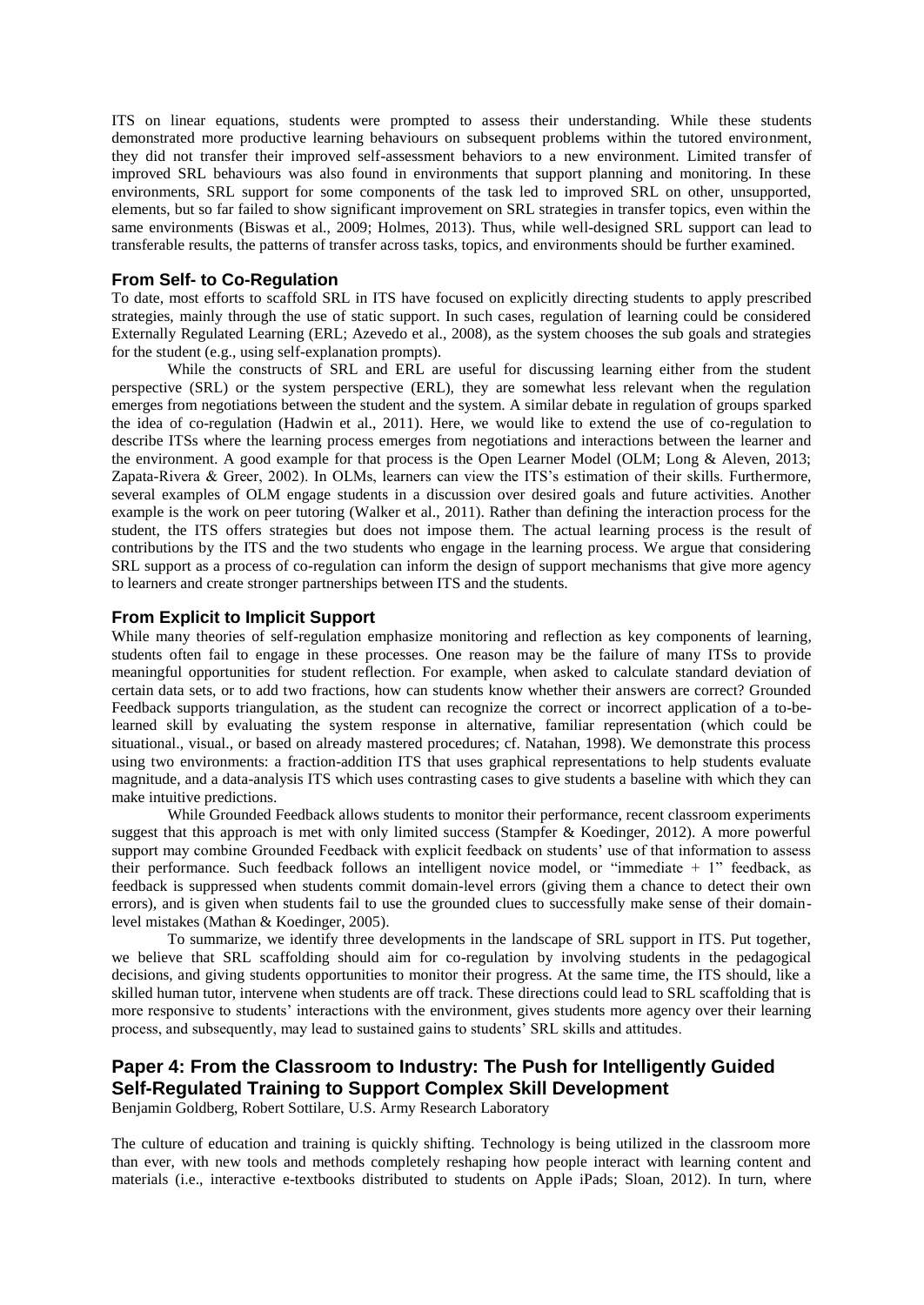people learn is also rapidly changing. With enhanced mobile networks that support on-the-go internet access and the availability of advanced light-weight portable computers, someone can conceivably learn and train from anywhere in the world. This is leading to a culture based around the self-regulation of learning, especially within industries like medicine and the military that value continual on-the-job training for skill development. In this context, ITSs are being defined as major focal points in regulating interaction and instilling metacognitive skills to support future training opportunities [\(TRADOC, 2011\)](#page-9-0). This is based on empirical evidence in the learning sciences community showing the benefit of training metacognitive strategies and their subsequent impact on future learning outcomes [\(Koedinger, Aleven, Roll, & Baker, 2009;](#page-8-0) [Poitras, Lajoie, & Hong, 2012;](#page-8-1) [Roll,](#page-8-2)  [Aleven, McLaren, & Koedinger, 2011](#page-8-2)). The challenge is overcoming barriers linked to authoring such systems [\(Sottilare, Goldberg, Brawner, & Holden, 2012\)](#page-9-1). At the current moment, authoring systems that support SRL is time consuming and requires expertise. Can tools and methods be employed to streamline the authoring of environments that take into account metacognitive functions?

From this perspective, there are two fundamental problems that must be addressed. First, military and industry training domains are extremely volatile in nature, with continual changes in task procedures as the result of advancements in technologies and techniques. With a change in task execution, an effective ITS must be able to accommodate shifts in procedural knowledge so as to continue providing efficient performance assessment and feedback. This needs to be accomplished without completely overhauling a system to account for new domain information. Next, with the role of the instructor being redefined in a SRL culture, there is a large burden placed on the student to regulate their training experience. This requires planning, executing a set of actions, monitoring and assessing performance, recognizing error, troubleshooting potential solutions, and identifying cause and effect as it relates to the context of the experienced problem (Zimmerman & Campillo, 2003). Especially with tasks that evolve over time, focusing instruction to improve cognitive processes and promote higher-order thinking, rather than improve task-specific procedures, is needed.

As such, research is required to identify streamlined processes that produce ready to use ITSs that are metacognitively aware outside of the laboratory setting. To further deconstruct these challenges, the authors will provide a comprehensive overview of the current gaps in ITS authoring that must addressed before training communities buy-in to adaptive training technologies. These include: (1) putting intelligent authoring tools in the hands of the instructor to create ITS-embedded training, (2) development of a systematic method of processes and standards to author such functions, and (3) providing sound pedagogical methods based on empirical evidence to enhance an individual's ability to regulate their own learning experience. These identified challenges will serve as the focal point of the discussion, where we examine current work surrounding authoring issues linked to SRL in post-academic training spaces and the role metacognition plays in pedagogical planning.

## **The Generalized Intelligent Framework for Tutoring (GIFT): Putting Authoring in the Hands of the Instructors**

Authoring ITSs to aid in metacognitive development across training-based industries is a challenge that must be addressed. Training environments for military and industry relevant domains are often drastically different from the academic settings ITSs are typically applied within. Much of the training in job-related instances focuses on specific tasks and procedures that require proficiency before they can be fully conducted under proper operational contexts. In addition, how tasks are conducted depend largely on context, which is often ill-defined in nature. Thus, performing a task under one context may differ greatly from performing the same task under a different set of conditions. Therefore, a focus of instruction needs to be based on developing strategies to improve how individuals monitor performance, troubleshoot complications, and regulate attentional resources, rather than solely on executing task procedures. This will improve an individual's ability to self-regulate their future learning, as well improve how they conduct and adapt procedures based on reflections of actions taken.

The current issue is that building ITSs is expensive, labor intensive, and requires expertise across a number of disciplines [\(Murray, 1999;](#page-8-3) [Sottilare, Goldberg, & Durlach, 2011\)](#page-9-2). They are also commonly built as stand-alone solutions to a specific program, offering minimal reuse for future applications. Tools need to be developed that address these gaps and enable instructors to build and modify ITS model components that can be plugged into any training application available. This requires standardized methods and processes to build tutors from, along with an intelligently guided authoring process to assist instructors in building core components. Existing tools are available for standardized authoring of ITSs linked to cognitive example-tracing and constraint-based modeling techniques. These include Carnegie Mellon's Cognitive Tutor Authoring Tools (CTAT; Aleven, McLaren, Sewall, & Koedinger, 2006) and University of Canterbury's ASPIRE Authoring Tool (Mitrovic et al., 2008). They provide a generalized authoring environment, but lack elements linked to interactive simulation-based training systems such as gaming platforms commonly used in industry training.

The U.S. Army Research Laboratory (ARL) is currently addressing this problem. ARL is in the process of developing the Generalized Intelligent Framework for Tutoring (GIFT), an open source domain-independent architecture that provides standardized approaches for authoring, delivering, and evaluating ITS components and functions (Sottilare et al., 2012). Essentially, GIFT is a set of tools and standards used to author ITS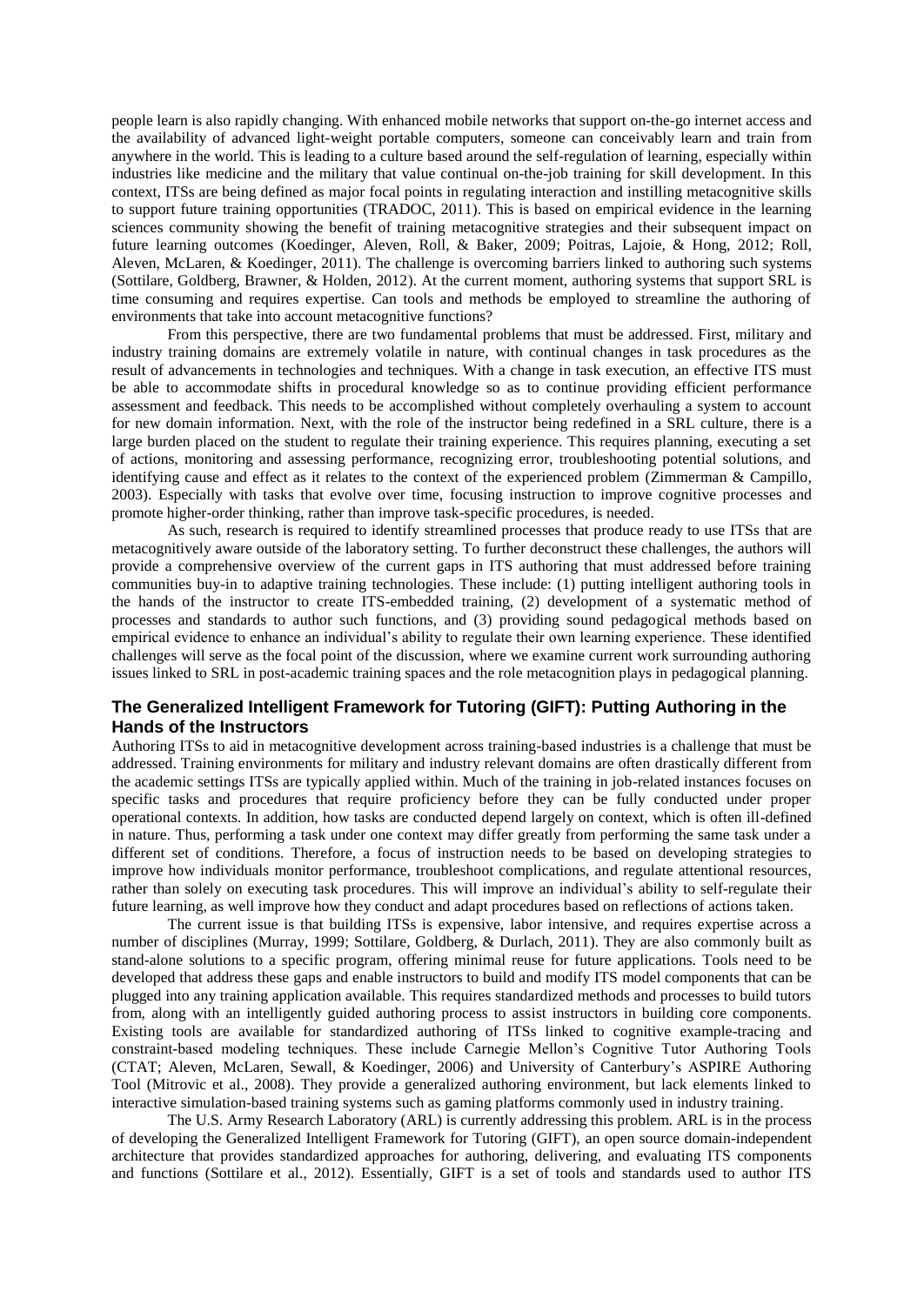solutions to promote and accelerate learning, regardless of the task being trained [\(Sottilare & Goldberg, 2013\)](#page-9-3). What GIFT provides is a modular approach to ITS development, enabling a swap and play capability, which promotes reuse of standardized modeling techniques designed to accommodate any instructional domain. Where GIFT needs to shine is in compensating for the expertise and knowledge a particular author or instructor lacks. This requires tools that aid an author in modeling a domain to the parameters set forth by GIFT standards, developing assessments and triggers associated with the modeled domain, and identifying instructional strategies to utilize when triggers are activated.

The caveat is that all of these processes need to be defined in a generalized fashion so that they extend across domain implementations. Currently, GIFT monitors performance through an ontological representation of a domain by expressing objectives and concepts in a relational hierarchy. For each concept identified in the hierarchy, an assessment is authored that designates metrics linked to competency. These metrics are used to produce a learner state for each defined concept, which is used by the pedagogical model to inform guidance functions. From there, GIFT makes informed pedagogical recommendations on a domain-independent level (e.g., provide hint, provide prompt), leaving it to the instructor to author that strategy as an actionable tactic [\(Goldberg, Brawner, Sottilare, et al., 2012\)](#page-8-4). In this instance, a developer authors multiple levels of tactics enabling the system to vary the level of detail provided in feedback messages based on individual differences associated with a learner. In the event that a system requires updates to task procedures, tactic definitions for each affected concept will need to be updated. This can be a taxing process on the course administrator if the task is modified on a regular basis. The same process can be said for supporting metacognitive tutoring. SRL behaviors require representation in GIFT's domain model that enables tracking of user interaction. This allows building rules to determine proper and improper execution. The goal would be to support the methods described above from the various authors. These determinations are used by the pedagogical model to enact a designated intervention; however, where metacognitive prompts differ is in their representation. They can be represented as standardized prompts that can be maintained across domains, without required edits.

## **Metacognition and Domain-Independency**

As described above, GIFT works with system authors by providing instructional strategy recommendations, which are then translated into tactics as they relate to the training context. These tactics are used during ITS runtime and are selected based on a learner's individual differences. At the current moment, feedback in GIFT is domain dependent and requires explicit content linked to each concept modeled. When it comes to metacognitive feedback, what are the implications to a domain-independent approach? First, modeling techniques, such as the one presented in Biswas et al.'s paper, need to be developed to monitor an individual's practice of metacognitive strategies that can be expressed in a generalized format. Another example would be incorporating a help-seeking model, as highlighted in [Koedinger et al. \(2009\)](#page-8-0). Researching and establishing models based around commonly available GIFT interactions (e.g., request hint button) can be used to build theoretical representations of how effective students use the interface to solve problems and troubleshoot errors. Depending on the domain, an assessment model will need to be generated that associates cognitive and metacognitive processes with task execution. This can be used to establish an assessment model for detecting learners exhibiting poor metacognitive behaviors, and is used to trigger feedback interventions to improve subsequent behavior. With support for applying varying modeling techniques, generic tactics can be identified that are based around effective metacognitive behavior, and should be based around learning theory identified by Roll et al. and Lajoie & Poitras. While tactics can be represented in a domain independent format, monitoring how a learner adapts their behaviors as a result of the intervention is an open question, and is dependent on the modeling approaches being applied.

In summary, we identify the desire from military and industry-based training communities to incorporate technologies to enable SRL. With technology being utilized more than ever for this purpose, using ITSs to monitor and improve metacognitive behaviors can greatly enhance the learning. To streamline this development, authoring needs to be taken out of the lab and put in the hands of those using the tools.

## **References**

- Aleven, V., & Koedinger, K. R. (2002). An effective metacognitive strategy: Learning by doing and explaining with a computer-based Cognitive Tutor. *Cognitive Science*, 26, 147–179.
- Aleven, V., McLaren, B.M., Sewall, J., & Koedinger, K. R. (2006). The Cognitive Tutor Authoring Tools (CTAT): Preliminary evaluation of efficiency gains. M. Ikeda, K. D. Ashley, & T. W. Chan (Eds.) *Proceedings of 8th International Conference on ITSs* (pp. 61-70). Berlin: Springer Verlag.
- Anderson, J. R., Corbett, A. T., Koedinger, K. R., & Pelletier, R. (1995). Cognitive tutors: Lessons learned. The Journal of the Learning Sciences, 4(2), 167-207.
- Azevedo, R., Moos, D., Greene, J., Winters, F., & Cromley, J. (2008). Why is externally-facilitated regulated learning more effective than self-regulated learning with hypermedia? *Educational Technology Research and Development*, *56*(1), 45-72.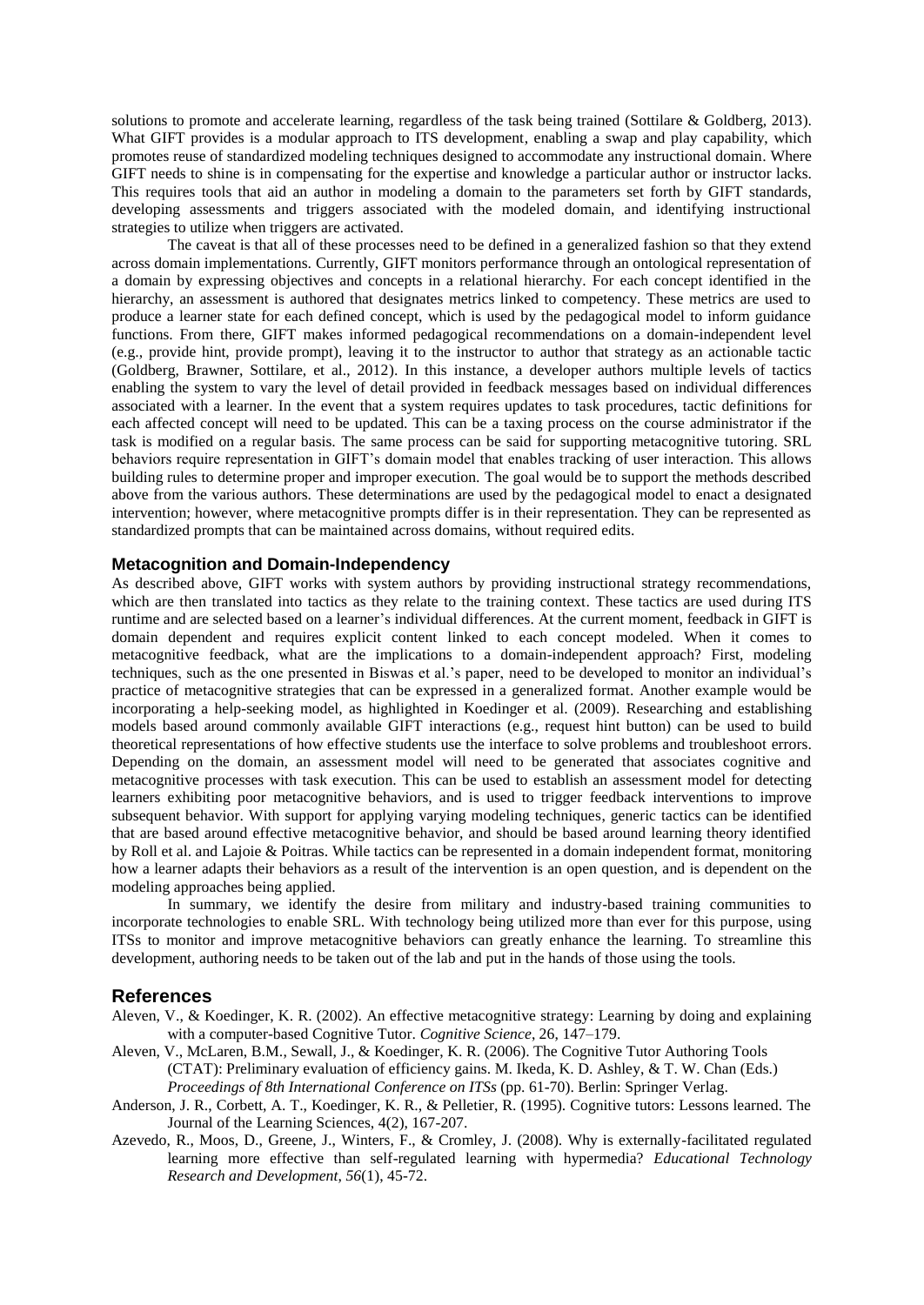- Biswas, G., Leelawong, K., Schwartz, D., Vye, N., & TAG-V (2005) Learning by teaching: A new agent paradigm for educational software. Applied Artificial Intelligence 19(3), 363-392.
- Biswas, G., Roscoe, R., Jeong, H., & Sulcer, B. (2009). *Promoting self-regulated learning skills in agent-based learning environments.* Paper presented at the 17th international conference on computers in education.
- Biswas, G., Jeong, H., Kinnebrew, J. S., Sulcer, B., & ROSCOE, R. (2010). Measuring self-regulated learning skills through social interactions in a Teachable Agent environment. *Research & Practice in Technology Enhanced Learning, 5*(2), 123-152.
- Bransford, J., Brown, A., & Cocking, R. (eds) (2000) How people learn. National Academy Press Washington, DC, Washington, D.C.
- Chi, M., Glaser, R., & Farr, M. (1988). The nature of expertise. Lawrence Erlbaum Associates, Inc.
- Flavell, J., Miller, P., & Miller, S. (1985) Cognitive development. Prentice-Hall Englewood Cliffs, NJ.
- Gertner, A. S., & VanLehn, K. (2000). Andes: A coached problem solving environment for physics. In Intelligent Tutoring Systems (pp. 133-142). Springer Berlin Heidelberg, January.
- <span id="page-8-4"></span>Goldberg, B., Brawner, K. W., Sottilare, R., Tarr, R., Billings, D. R., & Malone, N. (2012). *Use of Evidencebased Strategies to Enhance the Extensibility of Adaptive Tutoring Technologies.* Paper presented at Interservice/Industry Training, Simulation, and Education Conference (I/ITSEC) 2012, Orlando, FL.
- Hadwin, A. F., Nesbit, J. C., Jamieson-Noel, D., Code, J., & Winne, P. H. (2007). Examining trace data to explore self-regulated learning. *Metacognition and Learning, 2*(2-3), 107-124.
- Hadwin, A. F., Järvelä, S., & Miller, M. (2011). Self-regulated, co-regulated, and socially shared regulation of learning. *Handbook of self-regulation of learning and performance*, 65-84.
- Hannafin, M. J. (1994). Learning in Open-Ended Environments: Assumptions, Methods, and Implications. Educational Technology, 34(8), 48-55.
- Hmelo-Silver, C. E. (2004). Problem-based learning: What and how do students learn? Educational Psychology Review, 16(3), 235-266.
- Holmes, N.G., Park, A.K., Day, J., Bonn, D.A., & Roll, I. (2013) Making the failure more productive: scaffolding the invention process to improve inquiry behaviours and outcomes in productive failure activities. Instructional Science, doi:10.1007/s11251-013-9300-7
- Jӓrvelӓ, S., & Hadwin, A. F. (2013). New frontiers: Regulating learning in CSCL. *Educational Psychologist, 48*(1), 25-39.
- Kinnebrew, J.S., Segedy, J.R., & Biswas, G. (2014). Analyzing the Temporal Evolution of Students' Behaviors in Open-Ended Learning Environments. Metacognition and Learning. DOI: 10.1007/s11409-014-9112-4
- <span id="page-8-0"></span>Kinnebrew, J.S., Loretz, K.M., Biswas, G. (2013) A contextualized, differential sequence mining method to derive students' learning behavior patterns. Journal of Educational Data Mining 5(1),190-219.
- Koedinger, K., Aleven, V., Roll, I., & Baker, R. (2009). In vivo experiments on whether supporting metacognition in intelligent tutoring systems yields robust learning. *Handbook of metacognition in education*, 897-964.
- Kramarski, B. (2004). Making sense of graphs: does metacognitive instruction make a difference on students' mathematical conceptions and alternative conceptions?. Learning and Instruction, 14(6), 593-619.
- <span id="page-8-3"></span>Lajoie, S. P., Naismith, L., Poitras, E., Hong, Y. J., Cruz-Panesso, I., Ranellucci, J., Mamane, S., & Wiseman, J. (2013). Technology rich tools to support self-regulated learning and performance in medicine. In R. Azevedo & V. Aleven (Eds.). *International Handbook of Metacognition and Learning Technologies,* pp. 229-242. New York, NY: Springer.
- Land, S. M. (2000). Cognitive requirements for learning with open-ended learning environments. *Educational Technology Research and Development, 48*(3), 61-78.
- Long, Y. & Aleven, V. (2013). Supporting Students' Self-Regulated Learning with an Open Learner Model in a Linear Equation Tutor. In H. C. Lane, K. Yacef, J. Mostow, & P. Pavlik (Eds.), Proceedings of the 16th International Conference on Artificial Intelligence in Education (pp. 219-228). Memphis, TN: Springer.
- Mathan, S. A., & Koedinger, K. R. (2005). Fostering the intelligent novice: Learning from errors with metacognitive tutoring. *Educational Psychologist, 40*(4), 257-265.
- Mitrovic, A., Suraweera, P., Martin, B., Zakharov, K., Milik, N., & Holland, J. (2006). Authoring Constraint-Based Tutors in ASPIRE. In M. Ikeda, K. D. Ashley & T. W. Chan (Eds.) *Proceedings of the 8th International Conference on Intelligent Tutoring Systems* (pp. 41-50). Berlin: Springer Verlag.
- Murray, T. (1999). Authoring intelligent tutoring systems: An analysis of the state of the art. *International Journal of Artificial Intelligence in Education (IJAIED), 10*, 98-129.
- <span id="page-8-1"></span>Nathan, M. J. (1998). Knowledge and situational feedback in a learning environment for algebra story problem solving. *Interactive Learning Environments*, *5*(1), 135-159.
- Poitras, E., Lajoie, S., & Hong, Y.-J. (2012). The design of technology-rich learning environments as metacognitive tools in history education. *Instructional science, 40*(6), 1033-1061.
- <span id="page-8-2"></span>Roll, I., Aleven, V., McLaren, B. M., & Koedinger, K. R. (2007). Designing for metacognition - applying cognitive tutor principles to the tutoring of help seeking. Metacognition and Learning, 2(2), 125-140.